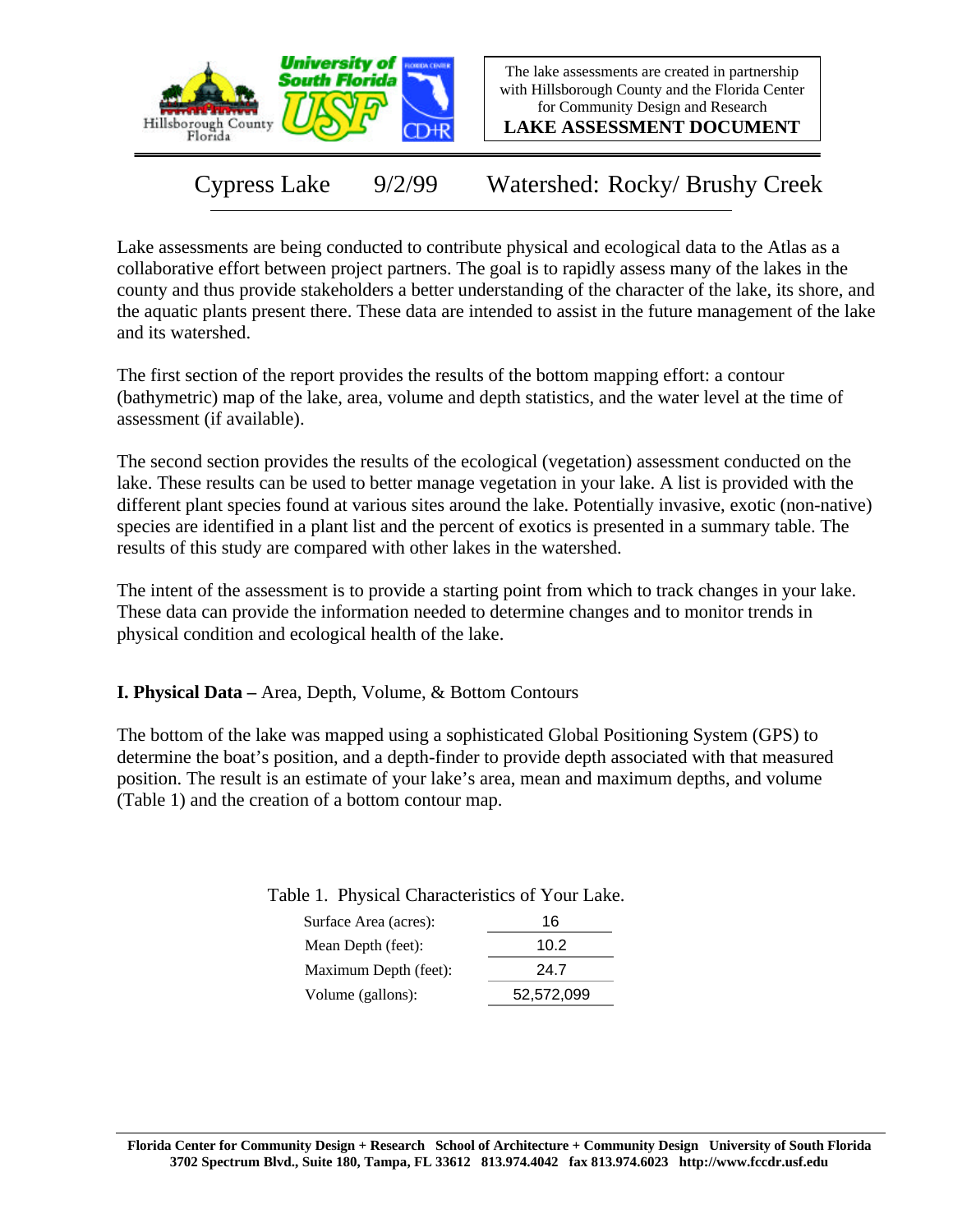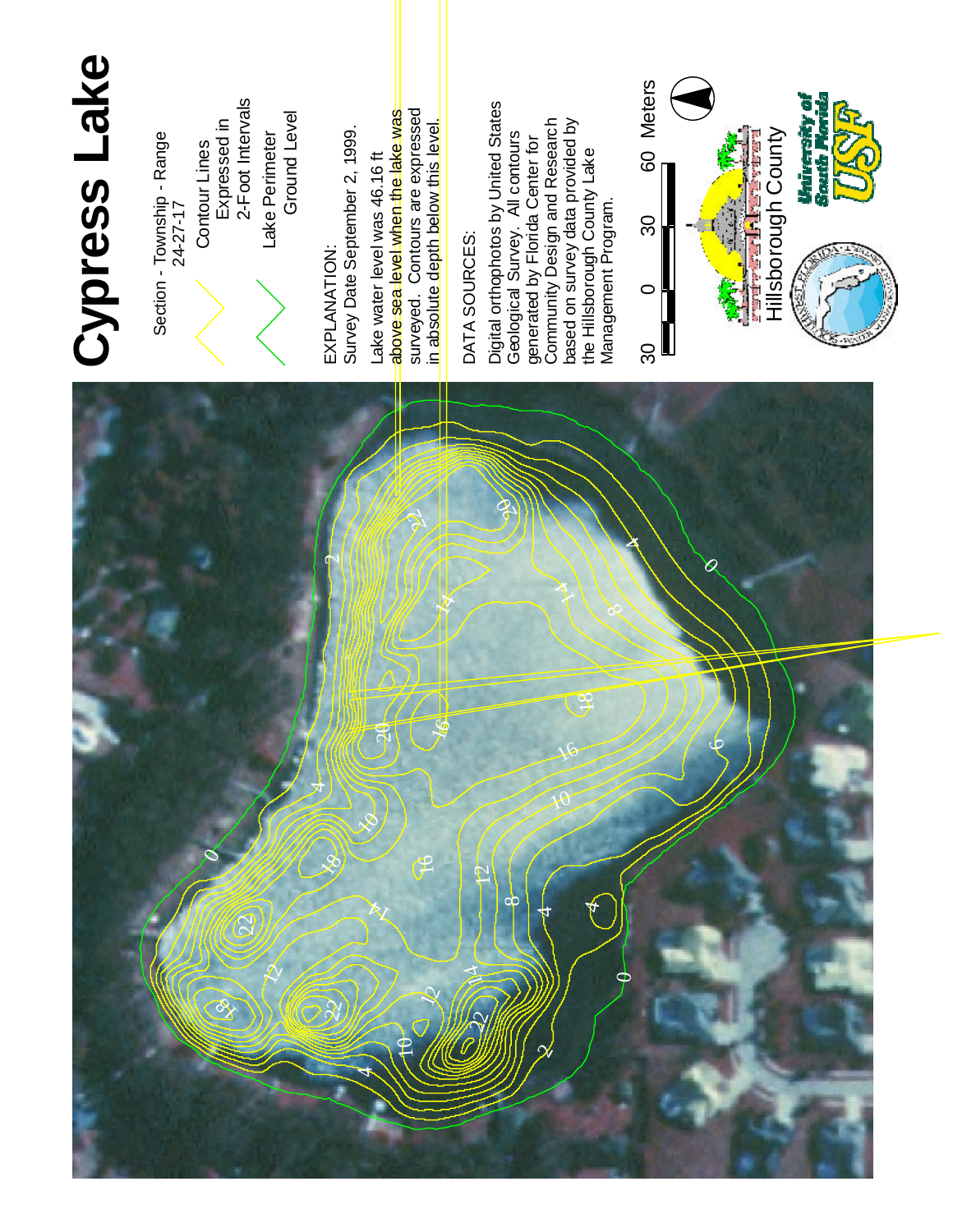

**LAKE ASSESSMENT DOCUMENT**

Cypress Lake 9/2/99 Watershed: Rocky/ Brushy Creek

## **II. Ecological Data**

Aquatic Plant Survey

Approximately equispaced sites are haphazardly mapped around the lake and the aquatic plants at each site are surveyed. The total number of species from all sites is used to approximate the total diversity of aquatic plants and the percent of invasive-exotic plants on the lake and in the watershed (Table 2). Many of these plants are considered ecologically harmful, as they tend to out-compete native species. Such "nuisance" plants can also make boating and other recreational activities difficult or impossible. The common and scientific names of plant species found on your lake are listed in Table 3.

> Table 2. Comparison of species diversity between your lake and other assessed lakes located within your watershed.

|                        |     | Cypress Lake Rocky/Brushy Creek<br>(Average) |
|------------------------|-----|----------------------------------------------|
| Number of Taxa:        | 45  | 35                                           |
| Percent Exotic Plants: | 13% | 18%                                          |

Table 3. Botanical and common names of the most commonly found plants on your lake. Percent frequency (of occurence), habit (location where found), status (native or exotic), and EPPC status are provided.

| Common Name                            | <b>Plant Species</b> | Frequency | Habit     | <b>Status</b> | <b>EPPC</b> |
|----------------------------------------|----------------------|-----------|-----------|---------------|-------------|
| Water Primroses, Primrosewillow        | Ludwigia spp.        | 100%      | Emergent  | Unknown       | <b>NL</b>   |
| Pickerel Weed                          | Pontederia cordata   | 100%      | Emergent  | Native        | NL.         |
| Stream Bog Moss                        | Mayaka fluviatilis   | 88%       | Submersed | Native        | NL.         |
| <b>Climbing Hempvine</b>               | Mikania scandens     | 88%       | Emergent  | Native        | NL.         |
| Baldwin's Spikerush, Roadgrass         | Eleocharis baldwinii | 75%       | Submersed | Native        | NL.         |
| Rush Fuirena                           | Fuirena spp.         | 75%       | Emergent  | Native        | NL.         |
| Manyflower Marshpennywort, Water Penny | Hydrocotyl umbellata | 63%       | Emergent  | Native        | <b>NL</b>   |
| Maidencane                             | Panicum hemitomon    | 63%       | Emergent  | Native        | <b>NL</b>   |
| Swamp Fern                             | Blechnum serrulatum  | 50%       | Emergent  | Native        | <b>NL</b>   |
| <b>Fragrant Flatsedge</b>              | Cyperus odoratus     | 50%       | Emergent  | Native        | <b>NL</b>   |
| Sedge                                  | Cyperus spp.         | 50%       | Emergent  | Unknown       | NL.         |
| Cypress                                | Taxodium spp.        | 50%       | Emergent  | Native        | NL.         |
| Marsh St. John's Wort                  | Triadenum virginicum | 50%       | Emergent  | Native        | <b>NL</b>   |
| Cattails                               | Typha spp.           | 50%       | Emergent  | Native        | <b>NL</b>   |
| Unidentified Plant Species             | <b>UNKNOWN SPP</b>   | 50%       | Unknown   | Unknown       | Unknow      |
| Common Bacopa, Herb-Of-Grace           | Bacopa monnieri      | 38%       | Submersed | Native        | <b>NL</b>   |

Florida Center for Community Design + Research School of Architecture + Community Design University of South Florida 3702 Spectrum Blvd., Suite 180, Tampa, FL 33612 813.974.4042 fax 813.974.6023 http://www.fccdr.usf.edu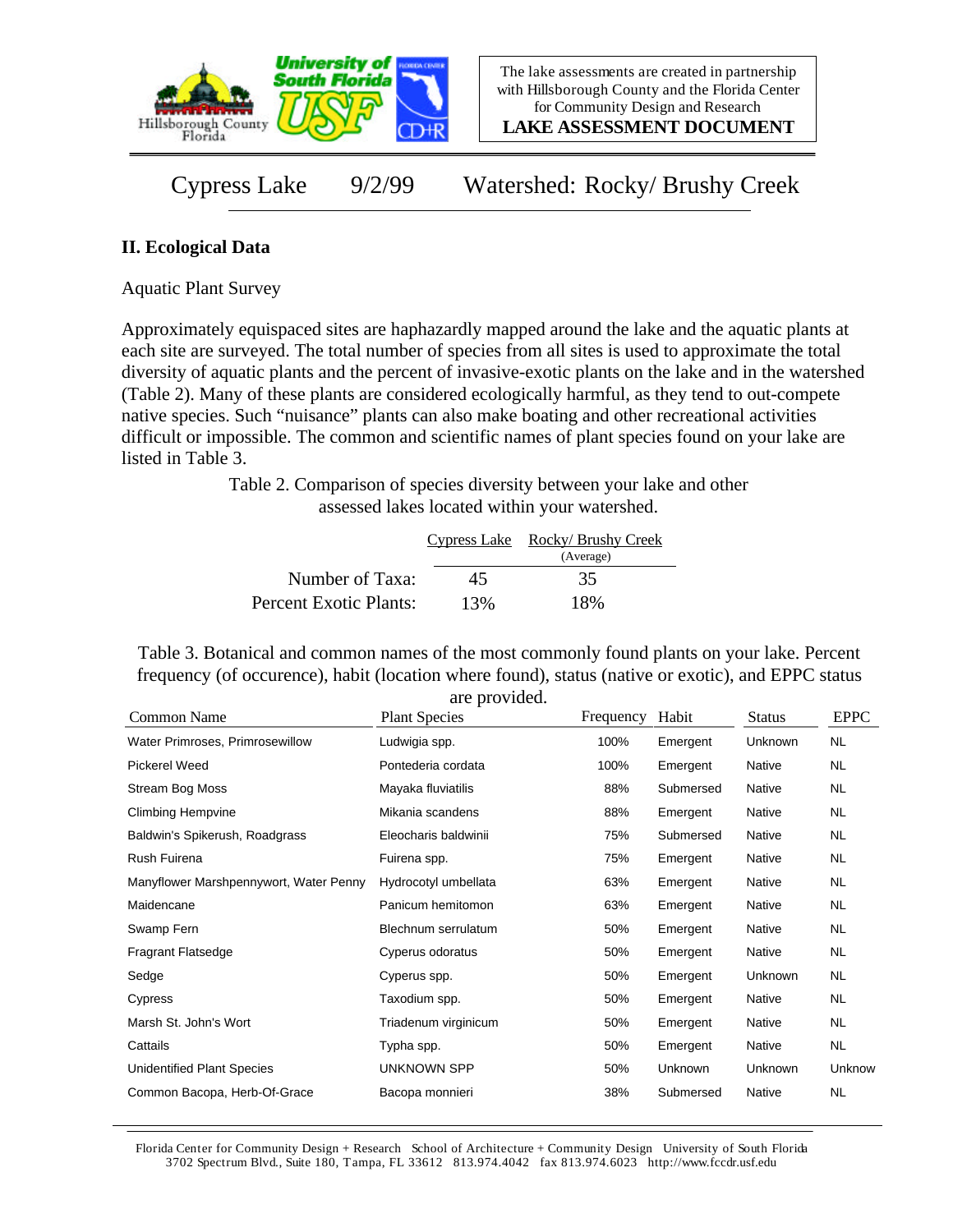## Cypress Lake 9/2/99 Watershed: Rocky/ Brushy Creek

| Bur Marigold                               | Bidens spp.                       | 38% | Emergent  | Native  | <b>NL</b>    |
|--------------------------------------------|-----------------------------------|-----|-----------|---------|--------------|
| Common Buttonbush                          | Cephalanthus occidentalis         | 38% | Emergent  | Native  | <b>NL</b>    |
| Swamp Rosemallow, Swamp Hibiscus           | Hibiscus grandiflorus             | 38% | Emergent  | Native  | <b>NL</b>    |
| American White Water Lily, Fragrant Water  | Nymphaea odorata                  | 38% | Floating  | Native  | NL.          |
| Asian Pennywort, Coinwort, Spadeleaf       | Centella asiatica                 | 25% | Emergent  | Native  | <b>NL</b>    |
| <b>Buttonweed</b>                          | Diodia virginiana                 | 25% | Emergent  | Native  | <b>NL</b>    |
| Dahoon Holly                               | llex cassine                      | 25% | Emergent  | Native  | <b>NL</b>    |
| Creeping Primrosewillow, Red Ludwigia      | Ludwigia repens                   | 25% | Emergent  | Native  | <b>NL</b>    |
| Pine Tree                                  | Pinus spp.                        | 25% | Emergent  | Native  | <b>NL</b>    |
| Marsh Fleabane, Camphorweed                | Pluchea spp.                      | 25% | Emergent  | Native  | <b>NL</b>    |
| Smartweed, Knotweed                        | Polygonum spp.                    | 25% | Emergent  | Native  | <b>NL</b>    |
| <b>Brazilian Pepper</b>                    | Schinus terebinthifolius          | 25% | Emergent  | Exotic  | $\mathbf{I}$ |
| Algal Mats, Floating                       | Algal spp.                        | 13% | Floating  | Unknown | Unknow       |
| Dayflower                                  | Commelina spp.                    | 13% | Emergent  | Exotic  | <b>NL</b>    |
| False Daisy, Yerba De Tajo                 | Eclipta alba (prostrata)          | 13% | Emergent  | Native  | <b>NL</b>    |
| Soft Rush                                  | Juncus effusus var solutus        | 13% | Emergent  | Native  | <b>NL</b>    |
| Carolina Redroot                           | Lachnanthes caroliniana           | 13% | Emergent  | Native  | <b>NL</b>    |
| Wax Myrtle                                 | Myrica cerifera                   | 13% | Emergent  | Native  | <b>NL</b>    |
| Stonewort                                  | Nitella spp.                      | 13% | Submersed | Native  | <b>NL</b>    |
| Spatterdock, Yellow Pondlily               | Nuphar lutea var. advena          | 13% | Floating  | Native  | <b>NL</b>    |
| <b>Torpedo Grass</b>                       | Panicum repens                    | 13% | Emergent  | Exotic  | T            |
| Algae                                      | Periphyton spp.                   | 13% | Submersed | Native  | <b>NL</b>    |
| Redbay                                     | Persea borbonia                   | 13% | Emergent  | Native  | <b>NL</b>    |
| Frog-fruit, Carpetweed, Turkey Tangle Fogf | Phyla nodiflora                   | 13% | Emergent  | Native  | <b>NL</b>    |
| Bulltongue Arrowhead, Duck Potato          | Sagittaria lancifolia             | 13% | Emergent  | Native  | <b>NL</b>    |
| Popcorn Tree, Chinese Tallow Tree          | Sapium sebiferum                  | 13% | Emergent  | Exotic  | $\mathbf{I}$ |
| Creeping Oxeye                             | Sphagneticola (Wedelia) trilobata | 13% | Emergent  | Exotic  | Ш            |
| Para Grass                                 | Urochloa (Brachiaria) mutica      | 13% | Emergent  | Exotic  | T            |
| Bladderwort                                | Utricularia spp.                  | 13% | Submersed | Native  | <b>NL</b>    |
|                                            |                                   |     |           |         |              |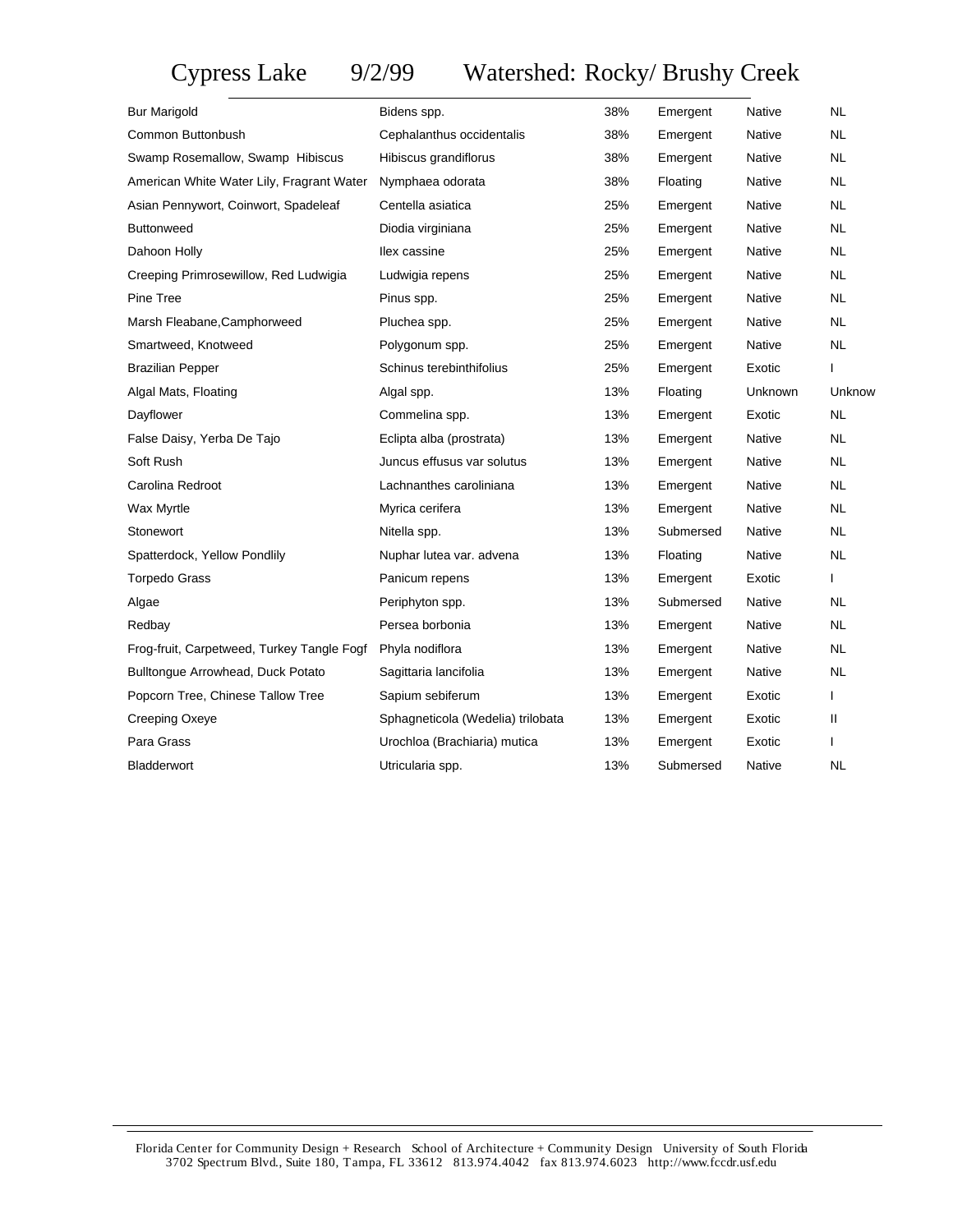## Standing Crop

In addition to an overall survey of the types of plants on a lake, an estimate of the standing crop (biomass) of the lake has been obtained for many lakes. This was done by calculating the average weight of the vegetation within a quarter-meter square quadrat tossed haphazardly into three zones (see Figure) at each sampling site around the lake: (1) the emergent zone, (2) the floating zone and (3) the submersed zone. The average weight of the plants (Table 4) from all sampling sites and the dominant type of vegetation (Table 5) are provided. If data tables are not shown, no standing crop estimates were obtained for this lake.



Table 4. Comparison between the average biomass from three zones within your lake and among all lakes assessed within your watershed.

|                       | <b>Cypress Lake</b> | Rocky/Brushy Creek |  |
|-----------------------|---------------------|--------------------|--|
|                       |                     | (Average)          |  |
| <b>Emergent Zone:</b> | 5.20                | 4.74               |  |
| <b>Floating Zone:</b> | 0.67                | 0.69               |  |
| Submersed Zone:       | 0.55                | 1.54               |  |

Number of lakes sampled in your watershed: 29

Note: All biomass measurements are shown in kilograms per square meter.

Table 5. Dominant taxa from three zones within your lake.

|                              | Zone Dominant Plant                            | <b>Status</b> |
|------------------------------|------------------------------------------------|---------------|
| Emergent Zone: Pickerel Weed |                                                | Native        |
|                              | Floating Zone: Spatterdock, Yellow Pondlily    | Native        |
|                              | Submersed Zone: Baldwin's Spikerush, Roadgrass | Native        |